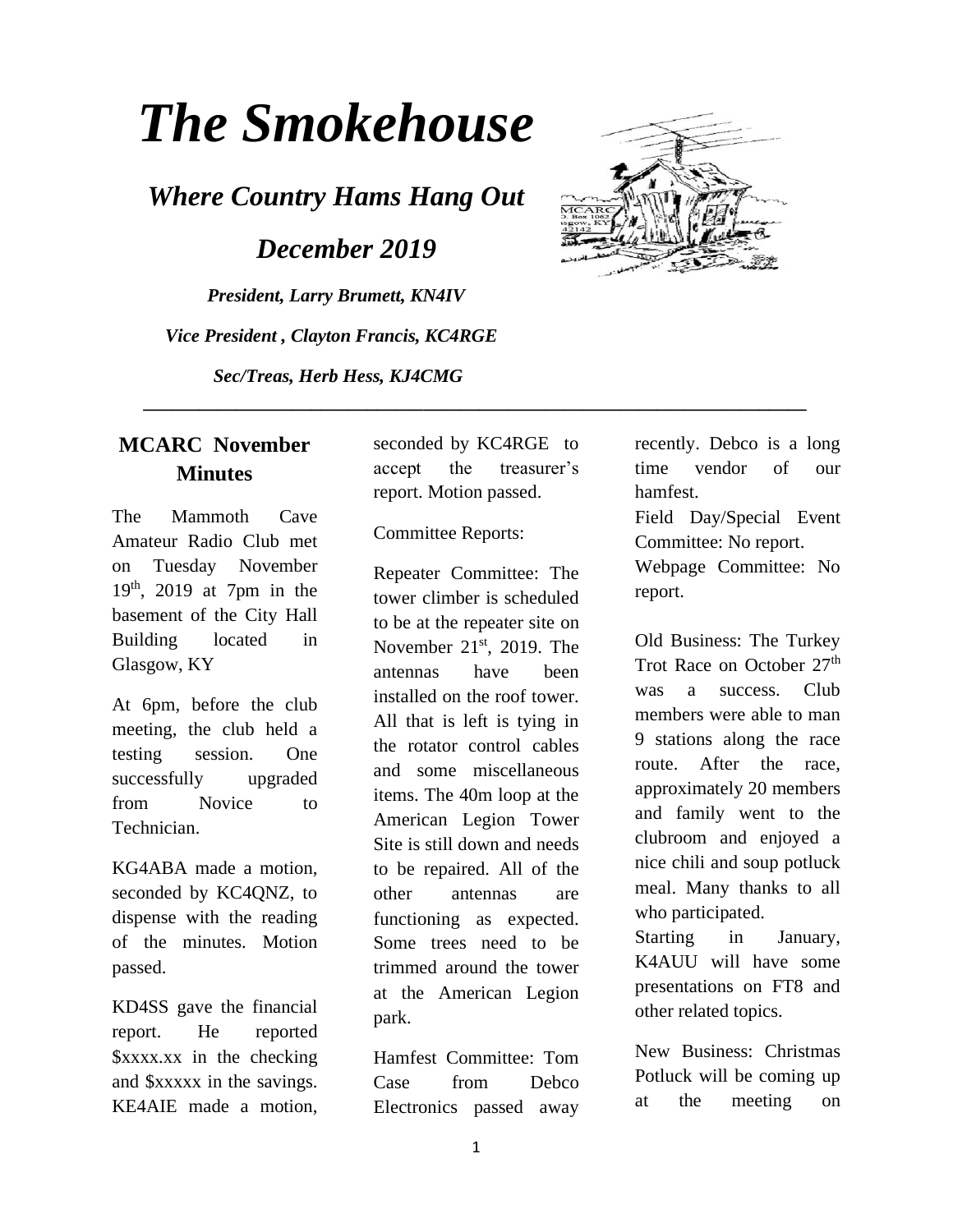December  $17<sup>th</sup>$  2019. KJ4CMG offered to make a ham and K8RPG's wife will prepare a turkey. We will meet at 6pm, eat at 6:30pm with the meeting to follow at 7pm. KC4RGE made a motion, seconded by KC4QNZ to accept the suggestions. Motion passed. Members are encouraged to bring side dishes.

K4AUU did a presentation on an Arduino controlled satellite rotator. It is equipped with a gyroscope and compass and does not need to be calibrated to the site from where you are operating. It is able to be controlled wirelessly on the 2.4 GHz band.

KK4RJV requested a presentation on DMR and D-Star radios and operations. KJ4CMG will speak to his contact at VEI and see if he would be interested in giving a presentation.

No further business to come before the meeting, KY4BC made a motion, seconded by KE4AIE to adjourn. Motion passed. The meeting was adjourned at 7:30pm.

There were 23 members present for the meeting



### **FCC Amending Amateur Radio RF Exposure Safety Rules**

The FCC is amending its Part 97 Amateur Service rules relating to RF exposure safety. In a [lengthy document](https://docs.fcc.gov/public/attachments/FCC-19-126A1.pdf) in ET Docket 19-226 released on December 4 that addresses a broad range of RF safety issues, the FCC said current amateur radio RF exposure safety limits will remain unchanged, but that the amateur-specific exemption from having to conduct an RF exposure evaluation will be replaced by the FCC's general exemption criteria. Radio amateurs have always had to comply with RF exposure limits, but certain stations have been exempt from having to conduct evaluations based only upon power and frequency. The Commission indicated that by and large, if an RF source was "categorically excluded" from routine evaluation under the old rules, it will most likely still be exempt under the new rules, which are expected to take effect in the next couple of months.

"For applicants and licensees in the Amateur Radio Service, we substitute our general exemption criteria for the specific exemption from routine evaluation based on power alone in Section  $97.13(c)(1)$  and specify the use of occupational/controlled limits for amateurs where appropriate," the FCC said.

"The sky is not falling here," ARRL Lab Manager Ed Hare, W1RFI, commented. "The major aspects of the rules will not impose major new burdens on the Amateur Radio Service. As in all regulatory matters, though, the devil may be in the details, so the ARRL technical staff, legal staff, and the experts on the ARRL RF Safety Committee are carefully evaluating this FCC document."

Under the revised Section 97.13(c)(1), "In lieu of evaluation with the general population/uncontrolled exposure limits, amateur licensees may evaluate their operation with respect to members of his or her immediate household using the occupational/controlled exposure limits in Section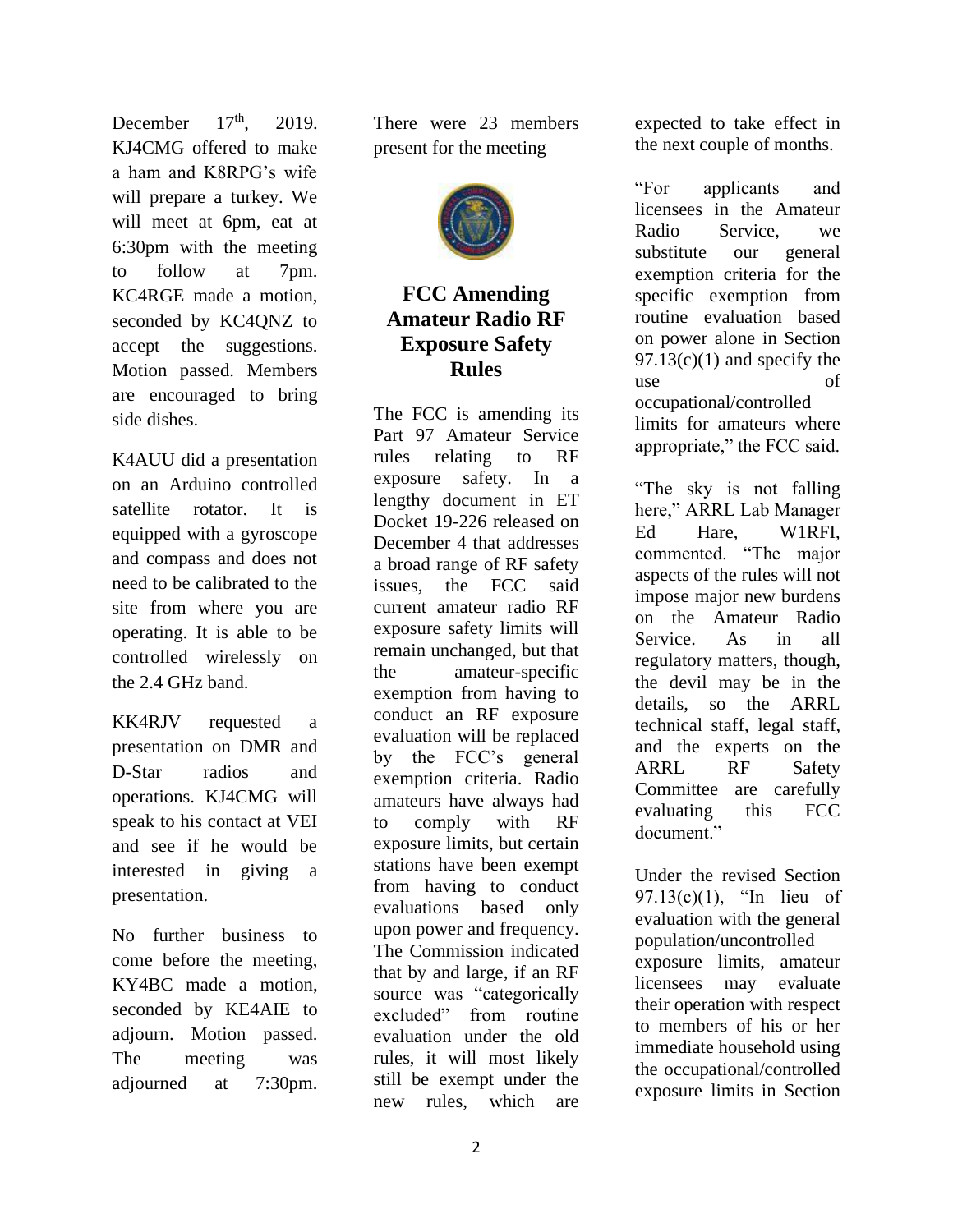1.1310, provided appropriate training and information has been accessed by the amateur licensee and members of his/her household," the amended rule says.

"RF exposure of other nearby persons who are not members of the amateur licensee's household must be evaluated with respect to the general population/uncontrolled exposure limits. Appropriate methodologies and guidance for evaluating Amateur Radio Service operation is described in the Office of Engineering and Technology (OET) **[Bulletin 65, Supplement](https://transition.fcc.gov/bureaus/oet/info/documents/bulletins/oet65/oet65b.pdf)  [B](https://transition.fcc.gov/bureaus/oet/info/documents/bulletins/oet65/oet65b.pdf)**," the revised rule concludes.

The FCC said it was not persuaded by ARRL's argument in its comments that the routine evaluation exemption for amateur radio stations operating below a certain power threshold should be maintained. "Amateur radio licensees operate a variety of installations of different size, power, and frequency, which can be located in close proximity to people, giving rise to various RF exposure concerns," the FCC noted.

In a meeting with FCC OET Chief Julius Knapp and senior staff in early November, ARRL asked the FCC to make available on the internet a calculator to facilitate making the correct calculations the rules require. ARRL said that would be preferable to unofficial third-party calculators, the results from which might not be accorded the same degree of deference in local disputes. Several software programs were suggested as models.

The FCC did not single out amateur radio in drafting its latest RF exposure rules. The rules affect multiple services, and exemptions for many other services were also deleted as part of a broader policy driven by a proliferation of RF devices, some resulting in situations where gain antennas are sited much closer to people than was expected in 1996 when the rules were last revised.

**Hamvention** 

## **Dayton Hamvention Admission, Fees to Increase in 2020**

**[Dayton Hamvention](http://www.hamvention.org/)**® is increasing the cost of admission and its booth fees. Hamvention General

Chair Jack Gerbs, WB8SCT, announced this week that general admission would rise by \$4 per ticket to \$26 in advance or \$31 at the gate for all 3 days. The cost of flea market spots will go up by \$5 per space, and inside exhibitors will pay \$30 more.

"Hamvention has always strived to produce a very high-quality event for amateur radio enthusiasts from around the globe," Gerbs said. "We have always felt it is imperative that we give back to amateur radio at many levels. We have been very generous in our support over the years." Gerbs cited "the economic pressures to present a show like Hamvention" as the reason for the price increases.

"The Hamvention Executive Team is asking for your support and understanding as we move forward together," he said.



### **YOTA Month Expanding into the Americas**

December is Youth on the Air (YOTA) Month, when